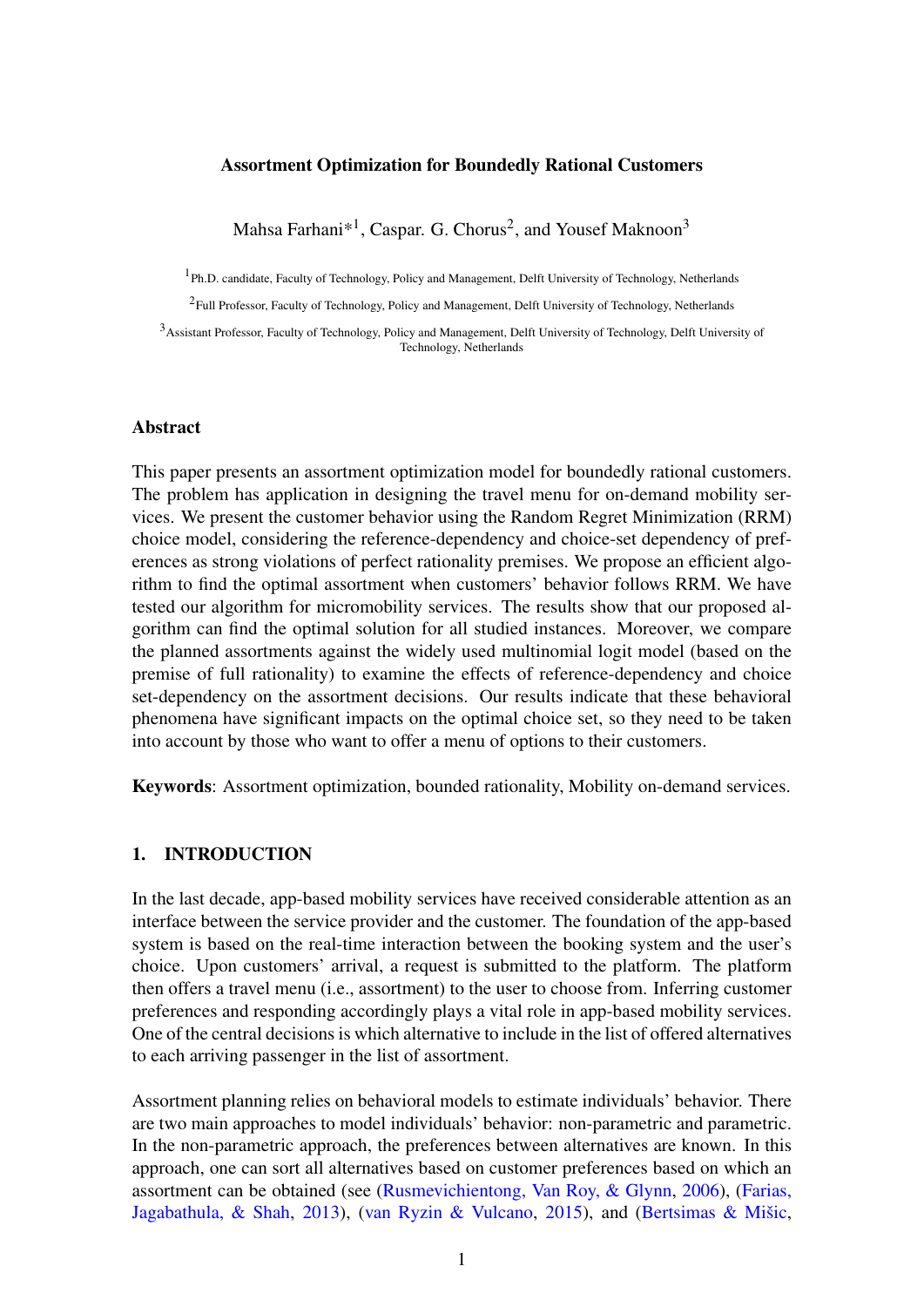[2015\)](#page-6-1) for example). The main drawback of the non-parametric approach is its inability to explain the factors that affect the choice of individuals. Moreover, sorting the alternatives based on their attractiveness is challenging in practice. In the parametric approach, individuals' behavior is modeled as a function of explainable attributes. Assuming that individuals are rational agents, van Ryazin and Mahajan show that a greedy algorithm can determine the optimal assortment if individual behavior is modeled by multinomial logit (MNL) model [\(Ryzin & Mahajan,](#page-7-2) [1999\)](#page-7-2). Their approach was further developed for other choice models such as mixture of MNLs (MMNL) [\(Rusmevichientong, Shmoys, &](#page-7-3) [Topaloglu,](#page-7-3) [2010\)](#page-7-3), Nested Logit (NL) [\(Davis, Gallego, & Topaloglu,](#page-6-2) [2014\)](#page-6-2), and Generalized Attraction Model (GAM) [\(Gallego, Ratliff, & Shebalov,](#page-6-3) [2015\)](#page-6-3). Similar assumptions are also considered in the context of on-demand transportation systems. [\(Atasoy, Ikeda,](#page-6-4) [Song, & Ben-Akiva,](#page-6-4) [2015\)](#page-6-4) propose a two-step approach to form a travel menu for each customer. First, feasible alternatives are generated by solving the supply-side operational problem. Then, the optimal assortment of alternatives is selected from the generated alternatives based on the classical MNL model. [\(Song, Danaf, Atasoy, & Ben-Akiva,](#page-7-4) [2018\)](#page-7-4) employ a mixed logit model to capture heterogeneous travelers' behaviors and offer a personalized travel menu to each customer.

In all studies mentioned above, it is assumed that customers are rational agents. However, studies in marketing, economics, psychology (e.g., [\(Simon,](#page-7-5) [1957\)](#page-7-5) and [\(Hauser,](#page-6-5) [1978\)](#page-6-5)), and transportation ((Di  $&$  Liu, [2016\)](#page-6-6)) have revealed that individuals' decisions may deviate from perfect rationality due to their cognitive limitations and biases. Such behavioral elements can often result in surprising outcomes which are not consistent with the premise of perfect rationality. Customer behavior needs to be modeled based on bounded rationality assumptions to replicate humans' cognitive limitations and biases.

In literature, few studies focus on assortment planning, taking into account the bounded rational behavior of the customers. The first group of studies uses the notion of consideration sets, proposed by [\(Simon,](#page-7-5) [1957\)](#page-7-5). Consideration-based choice models assume that consumers form a consideration set and then choose from the alternatives in the consideration set. Considering sets show the humans' cognitive limitation to acquire or process information. This limited ability leads to a lack of attention or intentional inattention. Li develops a one-step consideration-based assortment planning framework by applying the Random Consideration Set model in which each individual forms a consideration set by independently considering each alternative with a given probability [\(Li,](#page-6-7) [2018\)](#page-6-7). Jagabathula et al. propose a two-step framework that incorporates consideration-set generation by applying a price threshold from the customers' perspective. The choice probabilities are estimated using a non-parametric choice model [\(Jagabathula & Rusmevichientong,](#page-6-8) [2017\)](#page-6-8). Aouad et al. develop a two-step consider-then-choose framework by reducing the number of feasible alternatives' permutations in a rank-based choice model [\(Aouad,](#page-6-9) [Farias, & Levi,](#page-6-9) [2015\)](#page-6-9). Wang et al. have developed a two-stage consider-then-choose choice model by incorporating search cost. That is, customers maximize the expected utility net of search cost. The second step follows the MNL model to choose from the consideration-set [\(Wang & Sahin,](#page-7-6) [2018\)](#page-7-6). Another stream of consideration-based assortment optimization studies incorporate *framing effects* to form consideration sets ((Gallego, Li, Truong,  $\&$  Wang, [2020\)](#page-6-10) and (Aouad  $\&$  Segev, [2021\)](#page-6-11)). Framing effects suggest that consumer choice is influenced by how the products are framed or displayed.

Finally, [\(Wang,](#page-7-7) [2021\)](#page-7-7) developed a consideration-based MNL model called the two-step Threshold Multinomial Logit (TMNL) model. Under the TMNL, it is assumed that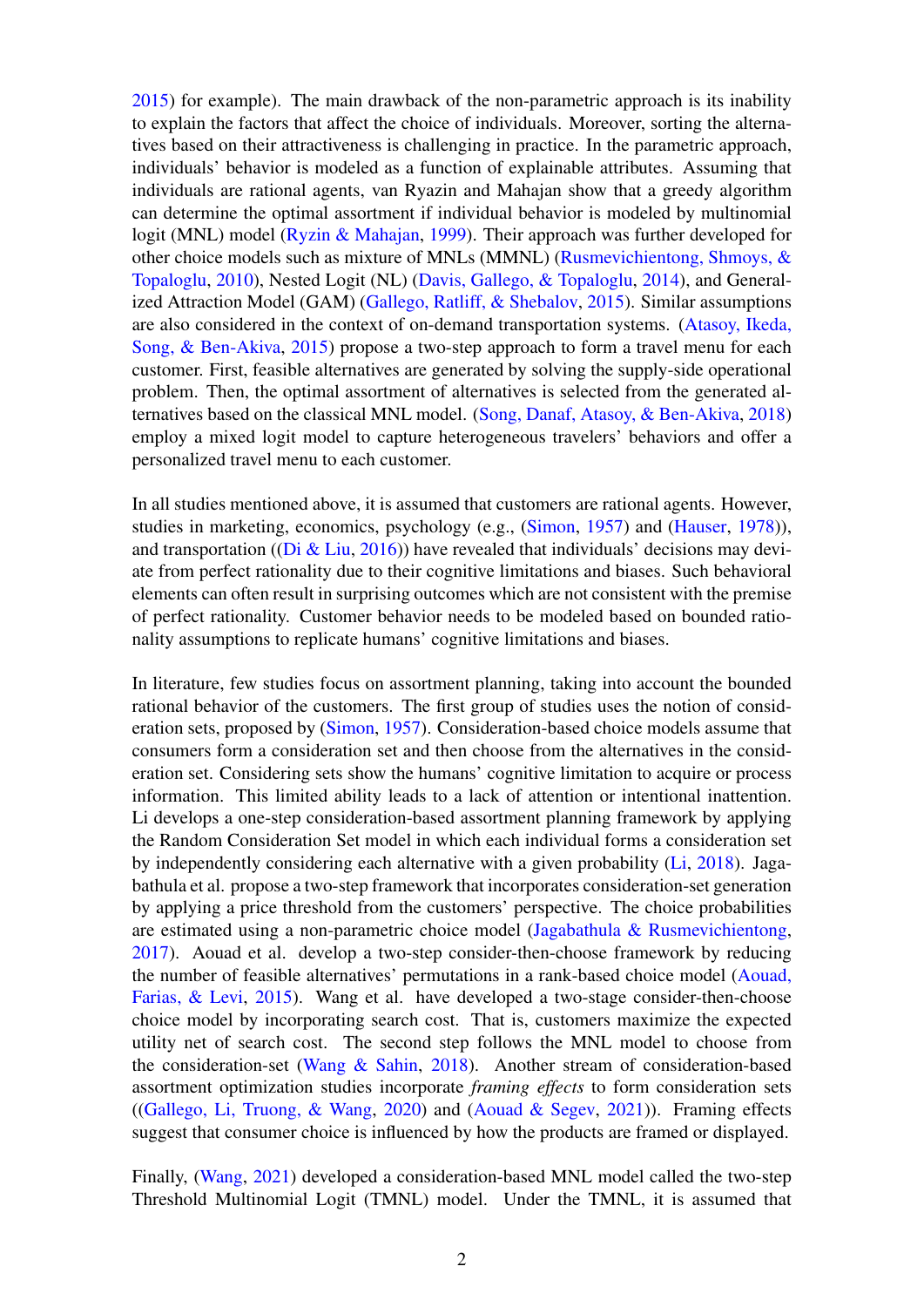bounded rationality influences customers' consideration-set formation; however, the customers are assumed to behave rationally within the consideration-set. In the first step, individuals form their consideration sets by defining a cut-off level on utilities. This cutoff is generated by considering a tolerance level for deviation from the largest utility in the choice set. Then, in the second step, they examine all alternatives in the considerationset and choose the one with the highest realized utility. The second step is modeled by classical linear in parameter MNL model.

Reference-dependency of preferences is another behavioral bias scarcely incorporated in assortment optimization problems. The theory of reference-dependent preferences originates in the seminal paper of [\(Tversky & Kahneman,](#page-7-8) [1991\)](#page-7-8). Generally, referencedependent choice models denote that a reference point influences individuals' preferences between given alternatives. This reference dependency of preferences can explain cognitive biases in many choice situations, like transportation ([\(Van de Kaa,](#page-7-9) [2010\)](#page-7-9)). In the assortment optimization literature, [\(Wang,](#page-7-10) [2018\)](#page-7-10) developed a choice model that combines MNL preferences with reference prices. In this study, the utility of each alternative depends on other offered options through a choice-set dependent reference price. Loss aversion behavior is also incorporated into the utility specification. Thus, the proposed approach captures the price-specific reference-dependency and choice-set dependency of preferences. It has been shown that incorporating reference prices can improve the prediction accuracy of the model.

Besides, there is ample evidence that customer behavior may deviate from perfect rationality assumptions due to the impacts of the offered choice set (the composition of the choice set) on customer's preferences ([\(Rooderkerk, Van Heerde, & Bijmolt,](#page-7-11) [2011\)](#page-7-11)). That is, customer choice behavior is influenced by the composition of choice set in a manner inconsistent with the perfect rationality assumption. This choice-set dependency of preferences is referred to as *context effect* (e.g., *attraction effect*, *compromise effect* and *decoy effect*). Incorporating this phenomenon into the choice models is not straightforward. The reason is that the context effects arise from the structure of choice situation faced by individuals.

Despite the evolution of assortment optimization studies, bounded rationality is still largely overlooked in this research area. Broadly, bounded rationality can be explained by the lack of information or attention, ignoring some available alternatives or attributes (studied under the consideration-based choice models), reference-dependency of preferences, choice reversals originated from the choice-set composition (i.e. context effects), and not well-defined preference order (e.g., loss aversion behavior). Reference-dependency of preferences, loss aversion behavior, and context effects are scarcely integrated into assortment planning frameworks. The proposed approach in our research incorporates the mentioned behavioral biases and can be employed in various application areas ranging from retailing to on-demand transportation services.

# 2. METHODOLOGY

In this research, we employ the Generalized Random Regret Minimization (G-RRM) model proposed by [\(Chorus,](#page-6-12) [2014\)](#page-6-12) to model customer choice behavior. Regret refers to when one or more non-chosen alternatives outperform the chosen one in terms of one or more attributes. The RRM model postulates that decision-makers aim to choose the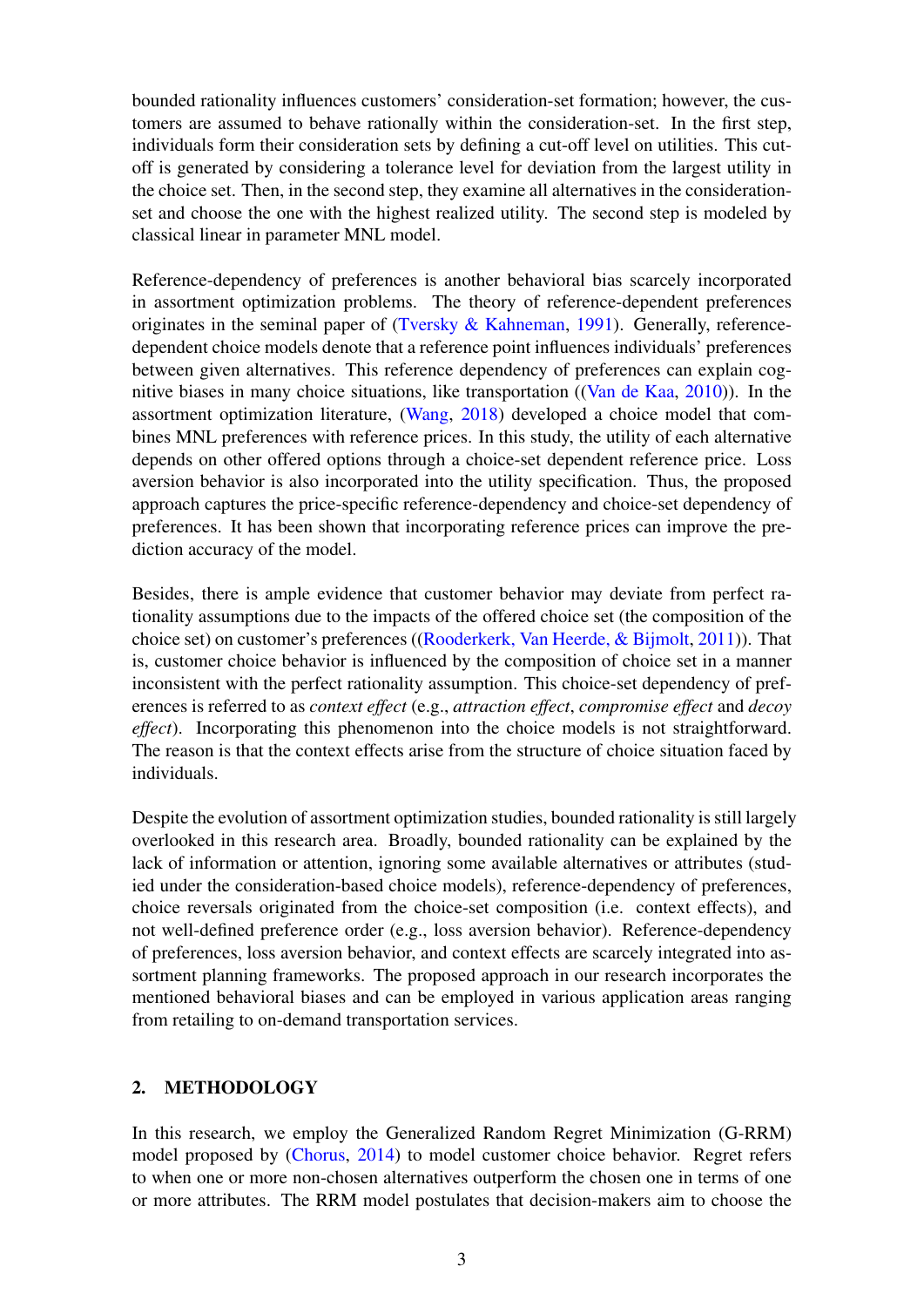option which minimizes anticipated random regret. This choice model enables us to capture humans' bounded rationality caused by the reference-dependency of preferences, the context effects (compromise and decoy effects [\(Guevara & Fukushi,](#page-6-13) [2016\)](#page-6-13)), semicompensatory and loss-aversion behavior. It must be noted that the compromise effect has been established in a wide range of decision contexts, like travel behavior [\(Chorus &](#page-6-14) [Bierlaire,](#page-6-14) [2013\)](#page-6-14). Thus, using the RRM model which captures the popularity of compromise alternatives helps us model customer behavior in a more realistic way.

#### *Problem description*

The main goal of this research is to select the optimal assortment of alternatives from the given universal set Ω including *N* alternatives. The objective of assortment optimization is to maximize the expected profit per customer. In our problem setting, alternative *i* is defined by the bundle of *M* attributes (*x i*  $x_1^i, ..., x_M^i$ , including the associated price.

The random regret of alternative *i* is composed out of a systematic regret  $R_i$  and an i.i.d. random error  $\varepsilon_i$ ,  $RR_i = R_i + \varepsilon_i$ . The systematic regret of alternative *i* is defined as the sum of the binary regrets that are associated with bilaterally comparing the attributes of alternative *i* with each of the other alternatives in the choice set. Thus, the systematic regret of alternative *i* in assortment *s* is written as below:

$$
R_i(s) = \sum_{j \in s, j \neq i} \sum_{m=1}^{M} \left( \ln \left( \gamma + \exp \left[ \beta_m \left( x_m^j - x_m^i \right) \right] \right) - \ln(1 + \gamma) \right) \tag{1}
$$

Where  $\beta_m$  and  $\gamma$  denote the weight of attribute *m* and the regret weight, respectively. It is worth noting that the regret weight adjusts the convexity of the regret function [\(1\)](#page-3-0). Also, the choice probability associated with alternative *i* is defined by Equation [\(2\)](#page-3-1), where  $V_0$ denotes the constant attraction value of the no-purchase option.

<span id="page-3-1"></span><span id="page-3-0"></span>
$$
\pi_i(s) = \frac{\exp(-R_i(s))}{V_0 + \sum_{j \in s} \exp(-R_j(s))}
$$
\n(2)

Let  $p_i$  denote the associated profit of alternative *i*. Therefore, the assortment optimization problem is formulated as follows.

<span id="page-3-2"></span>
$$
\max_{s \subseteq \Omega} \sum_{i \in s} p_i . \pi_i(s) \tag{3}
$$

## *Behavioral properties*

The RRM model [\(1\)](#page-3-0) is a reference-dependent choice model in which each offered alternative acts as a reference point for other options. Moreover, this model relaxes the independence of irrelevant alternatives (IIA) property. These properties stem from the binary comparisons between the attributes of the offered alternatives. Besides, [\(1\)](#page-3-0) captures the compromise effect and decoy effect as popular context effects. It must be noted that the decoy effect is a direct violation of the regularity assumption. It also represents semicompensatory and loss-aversion behavior which indicate that deteriorating an attribute can not be completely compensated by improving another attribute to a similar extent. These properties are direct results of the convexity of the regret function; the regret decreases by improving an attribute, but that difference is always going to be smaller than the increased regret by the deterioration of an equally important attribute.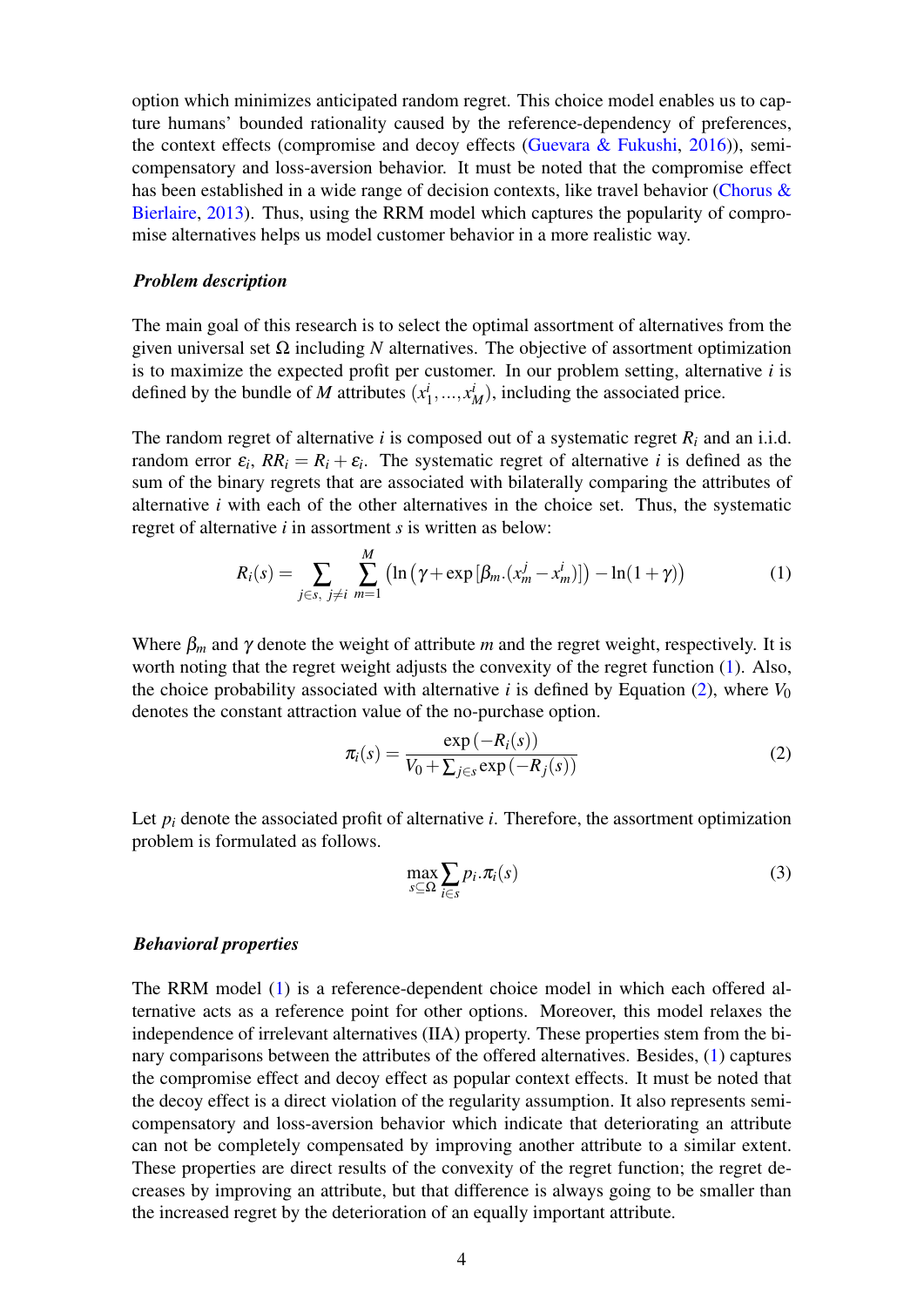## *Solution method*

Each optimization on Problem [\(3\)](#page-3-2) could require the evaluation of all potential subsets of the universal set. Generally, assortment optimization is a combinatorial problem. It has been proven that the unconstrained assortment optimization under either MNL or NL choice model when dissimilarity parameters change in (0 1] ([\(Davis et al.,](#page-6-2) [2014\)](#page-6-2)) can be solved in polynomial time. Otherwise, the assortment optimization is an NP-hard problem. To solve Problem [\(3\)](#page-3-2), we propose a greedy algorithm described below.

**INITIALIZATION.** Generate all the subsets including two alternatives,  $S = \{s \subseteq S\}$  $Ω; |s| = 2$ .

**ITERATIVE STEP.** For all  $s \in S$ , while  $|s| \leq N$ :

Enlarge *s* by adding alternative  $w \in \Omega$  *s* which maximizes the expected profit of assortment  $s \cup \{w\}$  defined by [\(3\)](#page-3-2).

Stopping Condition. Stop when objective value decreases.

SOLUTION. Return *s* with the maximum objective value.

### 3. RESULTS AND DISCUSSION

The described methodology is coded with Python. As our running example, we consider an online vehicle-sharing service that provides two types of transportation services: (i) bike  $(s = 1)$  and (ii) scooter  $(s = 2)$ . In this problem, alternative *i* is defined by three attributes: service type  $(s_i)$ , the walking distance to the pick-up location  $(d_i)$ , and associated price  $(p_i)$ . We assume that there is a universal set including ten potential options as described in Table [\(1\)](#page-4-0). The service provider offers each customer a set of alternatives so that the expected revenue per request is maximized.

<span id="page-4-0"></span>

| No.   1   2   3   4   5   6   7   8   9   10 |  |  |  |  |  |
|----------------------------------------------|--|--|--|--|--|

Service type  $(s)$  1 1 2 1 2 1 1 2 2 2 1 2 Walking distance (*d*) | 100 | 110 | 120 | 130 | 135 | 140 | 145 | 150 | 155 | 300 Price (*p*) 25 24 25 18 17 17 16 12 19 20

| Table 1: Universal set of potential alternatives. |  |  |  |
|---------------------------------------------------|--|--|--|
|---------------------------------------------------|--|--|--|

Table [\(3\)](#page-5-0) shows the optimal assortment under the RRM ( $S^*_{RRM}$ ) and MNL ( $S^*_{MNL}$ ) models as well as the proposed assortment by our algorithm  $(S_{Alg}^*)$ . The expected revenue of the proposed assortments by the RRM  $(R^*_{RRM})$ , MNL  $(R^*_{MNL})$ , algorithm  $(R^*_{Alg})$ , and the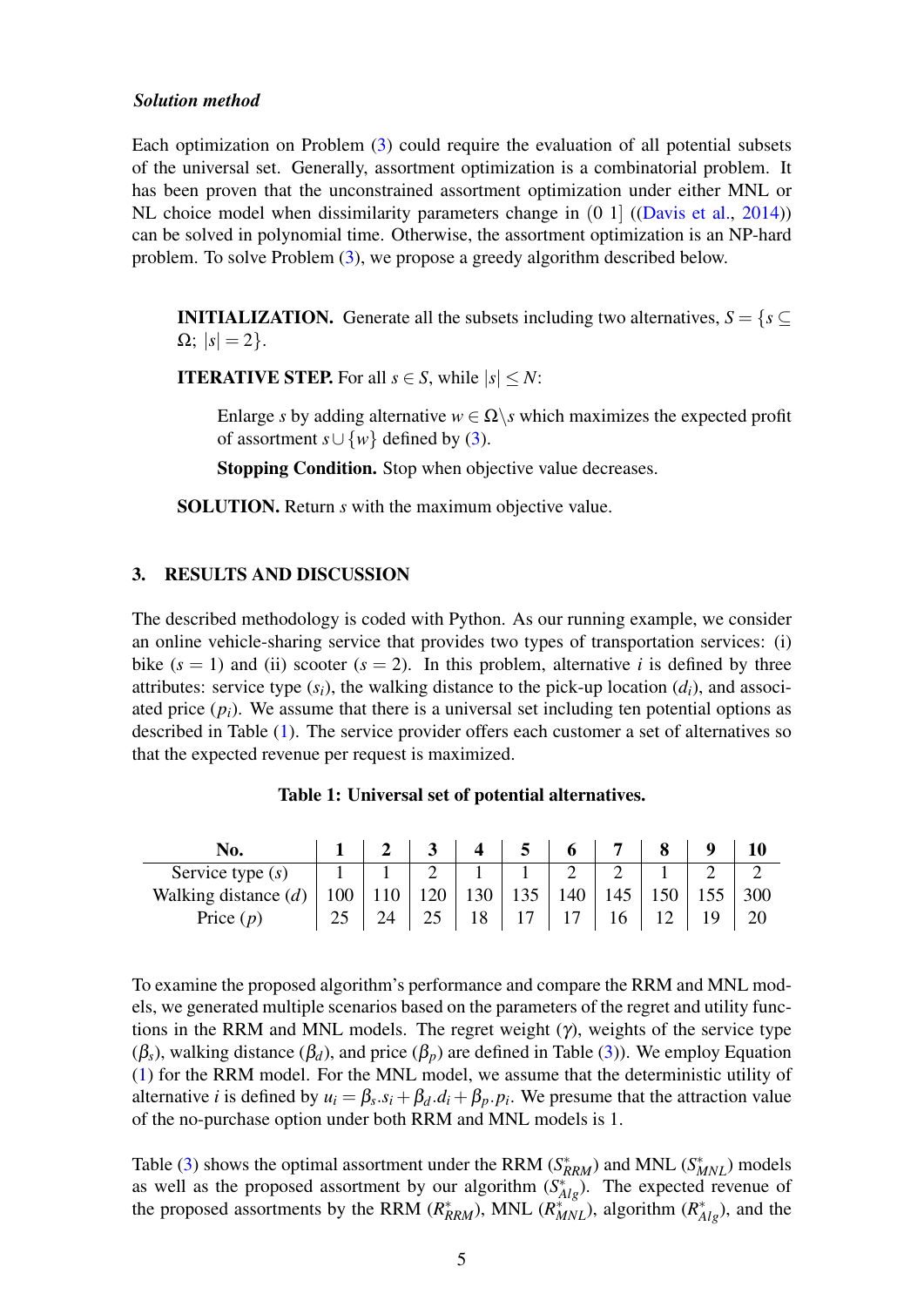expected revenue of the MNL's optimal assortment under the RRM model ( $R_{S_{\text{max}}^*}^{RRM}$ *S* ∗ *MNL* ) are also shown in Table [\(3\)](#page-5-0). Under all scenarios, our proposed algorithm finds the optimal assortment, which is obtained by the complete enumeration.

| No. |          | $\beta_{s}$ | $\beta_d$ | $\beta_p$ | $S_{RRM}^*$ & $S_{Alg}^*$ | $R^*_{RRM}$ & $R^*_{Alg}$ | $S^*_{MNL}$            | $R^*_{MNL}$ | $R_{S_{MNL}}^{RRM}$ |
|-----|----------|-------------|-----------|-----------|---------------------------|---------------------------|------------------------|-------------|---------------------|
| 1   | $\theta$ | 0.5         | $-0.9$    | $-2.9$    | $\{1,2,3,10\}$            | 18.67                     | $\{1,2,3,4,5,6,9,10\}$ | 16.13       | 17.05               |
| 1.1 | $\theta$ | 10          | $-0.9$    | $-2.9$    | $\{1,2,3,4,5\}$           | 24.98                     | ${1,2,3,4,9,10}$       | 17.04       | 20.28               |
| 1.2 | $\Omega$ | 0.5         | $-10$     | $-2.9$    | ${1,10}$                  | 24.93                     | $\{1,2,3,9,10\}$       | 18.56       | 23.71               |
| 1.3 | $\theta$ | 0.5         | $-0.9$    | $-10$     | $\{1,2,3,10\}$            | 18.86                     | $\{1,2,3,4,5,6,9,10\}$ | 16.08       | 17.05               |
| 2   | 0.5      | 0.5         | $-0.9$    | $-2.9$    | $\{1,2,3,10\}$            | 18.61                     | $\{1,2,3,4,5,6,9,10\}$ | 16.13       | 17.27               |
| 2.1 | 0.5      | 10          | $-0.9$    | $-2.9$    | $\{1,2,3,4,5\}$           | 23.51                     | $\{1,2,3,4,9,10\}$     | 17.04       | 19.99               |
| 2.2 | 0.5      | 0.5         | $-10$     | $-2.9$    | $\{1,2,3,10\}$            | 21.36                     | $\{1,2,3,9,10\}$       | 18.56       | 21.34               |
| 2.3 | 0.5      | 0.5         | $-0.9$    | $-10$     | ${1,2,3}$                 | 18.46                     | $\{1,2,3,4,5,6,9,10\}$ | 16.08       | 16.78               |
| 3   |          | 0.5         | $-0.9$    | $-2.9$    | $\{1,2,3,10\}$            | 18.62                     | $\{1,2,3,4,5,6,9,10\}$ | 16.13       | 17.46               |
| 3.1 |          | 10          | $-0.9$    | $-2.9$    | $\{1,2,3,4,5\}$           | 21.40                     | $\{1,2,3,4,9,10\}$     | 17.04       | 19.42               |
| 3.2 |          | 0.5         | $-10$     | $-2.9$    | $\{1,2,3,9,10\}$          | 20.43                     | $\{1,2,3,9,10\}$       | 18.56       | 20.43               |
| 3.3 |          | 0.5         | $-0.9$    | $-10$     | ${1,2,3}$                 | 18.43                     | $\{1,2,3,4,5,6,9,10\}$ | 16.08       | 16.64               |

## Table 2: Optimal assortments under different scenarios.

We use this example to show the behavioral differences between the RRM and MNL models. One can compare Scenario 1 and 3 to see the loss aversion behavior incorporated in the RRM model. The optimal assortment and expected revenue under the MNL model are the same for these two scenarios. Although the optimal assortments under the RRM are also the same, the optimal expected revenues are different for these scenarios. The reason is that the loss aversion behavior is embodied in Scenario 3 ( $\gamma = 1$ ), but it is not included in Scenario 1 ( $\gamma = 0$ ).

We also use this example to show that the RRM model can replicate the decoy effect which is the result of the choice-set dependency of preferences. To this end we compare two different assortments under Scenario 3. Let  $s_1 = \{1, 2, 4, 5, 6, 9, 10\}$  and  $s_2 =$  $\{1,2,3,4,5,6,9,10\}$ , Table [\(3\)](#page-5-0) denotes the choice probabilities of the offered alternatives for *s*<sup>1</sup> and *s*2. As it is shown by Table [\(3\)](#page-5-0), the choice probabilities of alternatives 4, 5, and 6 increase after adding alternative 3 to Assortment *s*1. Thus, alternative 3 performs as a decoy alternative for alternatives 4, 5, and 6. Moreover, this example indicates that the RRM model violates the regularity assumption.<sup>[1](#page-5-1)</sup>

<span id="page-5-0"></span>

|                                                                                                        | $1 \mid 2 \mid 3 \mid 4 \mid 5 \mid 6 \mid 9 \mid 10$                                                                  |  |  |  |
|--------------------------------------------------------------------------------------------------------|------------------------------------------------------------------------------------------------------------------------|--|--|--|
|                                                                                                        |                                                                                                                        |  |  |  |
|                                                                                                        | $\vert$ 0.0635 $\vert$ 0.0697 $\vert$ 0.077 $\vert$ 0.1323 $\vert$ 0.1456 $\vert$ 0.1842 $\vert$ 0.1409 $\vert$ 0.0803 |  |  |  |
| $\theta_i = \frac{\pi_i(s_2)}{\pi_i(s_1)}$   0.995   0.994   -   1.714   1.090   1.253   0.758   0.393 |                                                                                                                        |  |  |  |

<span id="page-5-1"></span><sup>&</sup>lt;sup>1</sup>If  $\theta_i > 1$  then the regularity assumption is violated and alternative 3 is a decoy for alternative *i* (see [\(Guevara & Fukushi,](#page-6-13) [2016\)](#page-6-13) for more details)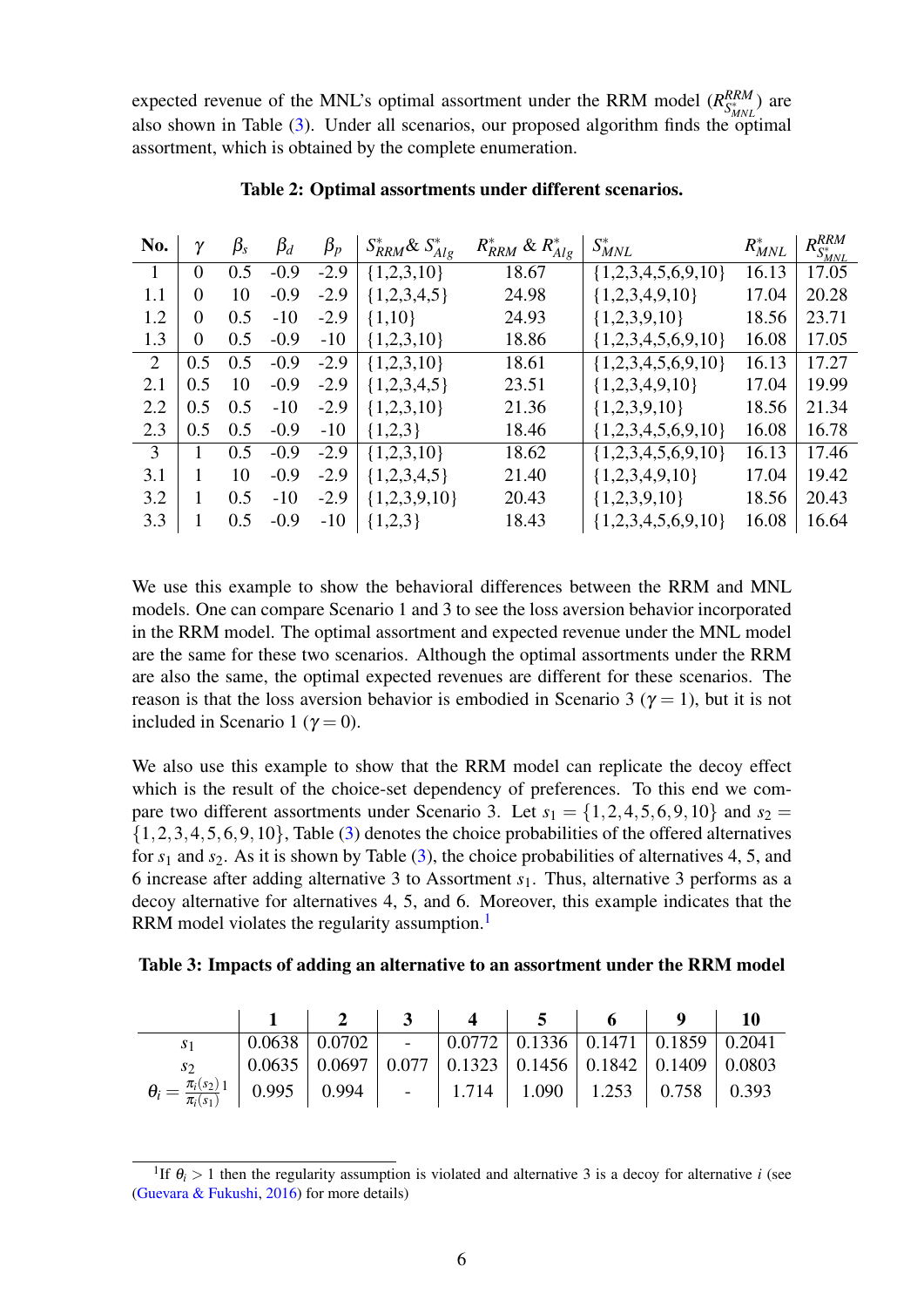## 4. CONCLUSIONS

This study develops an assortment optimization framework that incorporates humans' bounded rationality. The proposed bounded rational framework leads to different assortment and purchase decisions made by the supply and demand sides, respectively. We explain these differences in light of the different behavioral assumptions of our model. We propose a greedy algorithm that can solve the problem. In the coming months, we will apply the algorithm to bigger choice sets and elaborate on mathematical proofs.

### REFERENCES

- <span id="page-6-9"></span>Aouad, A., Farias, V. F., & Levi, R. (2015). Assortment optimization under considerthen-choose choice models. *Available at SSRN 2618823*.
- <span id="page-6-11"></span>Aouad, A., & Segev, D. (2021). Display optimization for vertically differentiated locations under multinomial logit preferences. *Management Science*, *67*(6), 3519– 3550.
- <span id="page-6-4"></span>Atasoy, B., Ikeda, T., Song, X., & Ben-Akiva, M. E. (2015). The concept and impact analysis of a flexible mobility on demand system. *Transportation Research Part C: Emerging Technologies*, *56*, 373–392.
- <span id="page-6-1"></span>Bertsimas, D., & Mišic, V. V. (2015). Data-driven assortment optimization. *Operations Research Center, MIT*.
- <span id="page-6-12"></span>Chorus, C. G. (2014). A generalized random regret minimization model. *Transportation research part B: Methodological*, *68*, 224–238.
- <span id="page-6-14"></span>Chorus, C. G., & Bierlaire, M. (2013). An empirical comparison of travel choice models that capture preferences for compromise alternatives. *Transportation*, *40*(3), 549– 562.
- <span id="page-6-2"></span>Davis, J. M., Gallego, G., & Topaloglu, H. (2014). Assortment Optimization Under Variants of the Nested Logit Model. *Operations Research*, *62*(2), 250-273.
- <span id="page-6-6"></span>Di, X., & Liu, H. X. (2016). Boundedly rational route choice behavior: A review of models and methodologies. *Transportation Research Part B: Methodological*, *85*, 142–179.
- <span id="page-6-0"></span>Farias, V. F., Jagabathula, S., & Shah, D. (2013). A nonparametric approach to modeling choice with limited data. *Management science*, *59*(2), 305–322.
- <span id="page-6-10"></span>Gallego, G., Li, A., Truong, V.-A., & Wang, X. (2020). Approximation algorithms for product framing and pricing. *Operations Research*, *68*(1), 134–160.
- <span id="page-6-3"></span>Gallego, G., Ratliff, R., & Shebalov, S. (2015). A general attraction model and sales-based linear program for network revenue management under customer choice. *Operations Research*, *63*(1), 212–232.
- <span id="page-6-13"></span>Guevara, C. A., & Fukushi, M. (2016). Modeling the decoy effect with context-rum models: Diagrammatic analysis and empirical evidence from route choice sp and mode choice rp case studies. *Transportation Research Part B: Methodological*, *93*, 318–337.
- <span id="page-6-5"></span>Hauser, J. R. (1978). Testing the accuracy, usefulness, and significance of probabilistic choice models: An information-theoretic approach. *Operations Research*, *26*(3), 406–421.
- <span id="page-6-8"></span>Jagabathula, S., & Rusmevichientong, P. (2017). A nonparametric joint assortment and price choice model. *Management Science*, *63*(9), 3128–3145.
- <span id="page-6-7"></span>Li, A. (2018). *Product line design, pricing and framing under general choice models* (Unpublished doctoral dissertation). Columbia University.